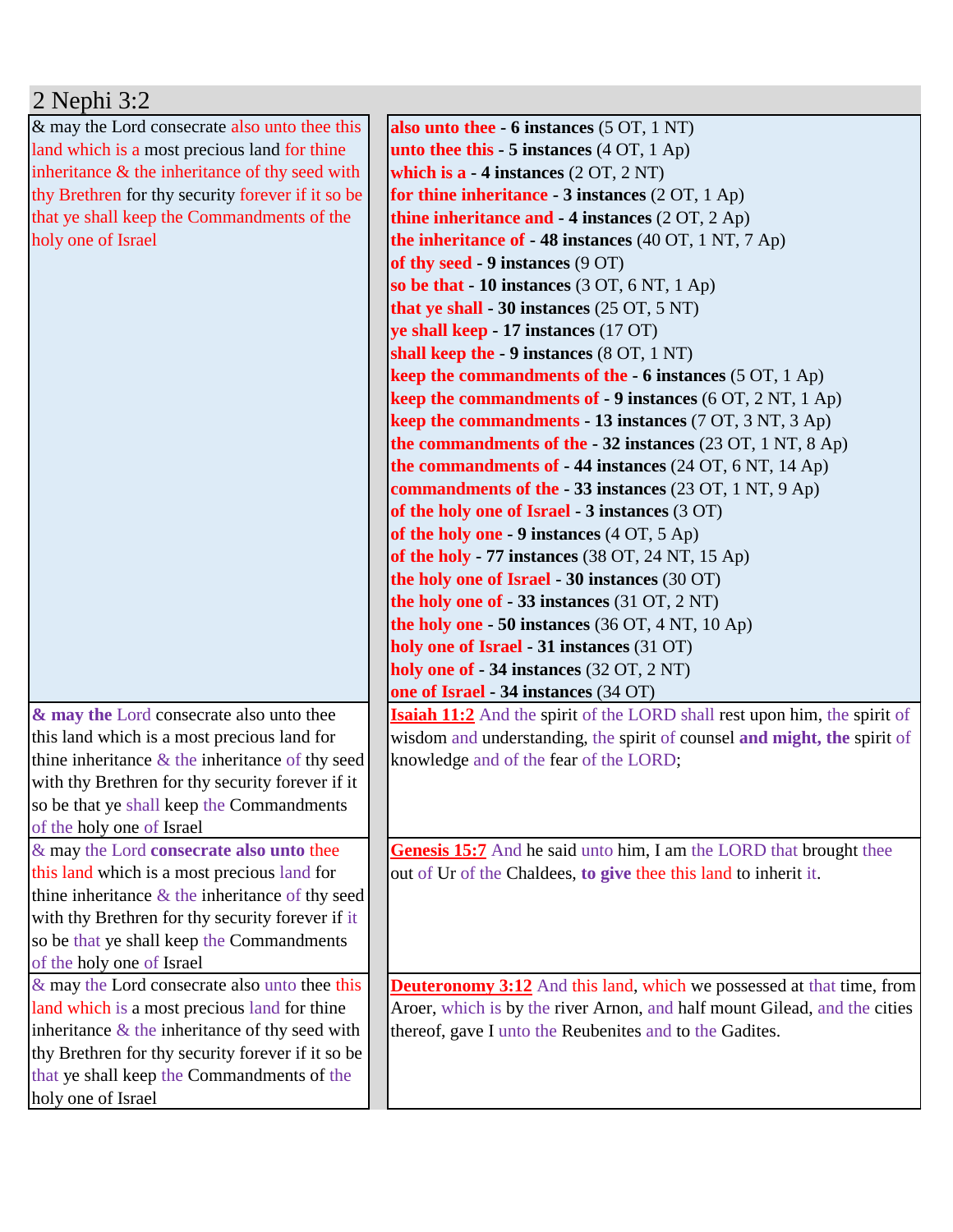| $\&$ may the Lord consecrate also unto thee this  | Jeremiah 32:22 And hast given them this land, which thou didst swear         |
|---------------------------------------------------|------------------------------------------------------------------------------|
| land which is a most precious land for thine      | to their fathers to give them, a land flowing with milk and honey;           |
| inheritance $\&$ the inheritance of thy seed with |                                                                              |
| thy Brethren for thy security forever if it so be |                                                                              |
| that ye shall keep the Commandments of the        |                                                                              |
| holy one of Israel                                |                                                                              |
| $\&$ may the Lord consecrate also unto thee this  | <b>Ezekiel 36:35</b> And they shall say, This land that was desolate is      |
| land which is a most precious land for thine      | become like the garden of Eden; and the waste and desolate and ruined        |
| inheritance $\&$ the inheritance of thy seed with | cities are become fenced, and are inhabited.                                 |
| thy Brethren for thy security forever if it so be |                                                                              |
| that ye shall keep the Commandments of the        |                                                                              |
| holy one of Israel                                |                                                                              |
| $\&$ may the Lord consecrate also unto thee this  | <b>Psalm 2:8</b> Ask of me, and I shall give thee the heathen for thine      |
| land which is a most precious land for thine      | inheritance, and the uttermost parts of the earth for thy possession.        |
| inheritance $\&$ the inheritance of thy seed with |                                                                              |
| thy Brethren for thy security forever if it so be |                                                                              |
| that ye shall keep the Commandments of the        |                                                                              |
| holy one of Israel                                |                                                                              |
| $\&$ may the Lord consecrate also unto thee this  | Mark 12:7 But those husbandmen said among themselves, This is the            |
| land which is a most precious land for thine      | heir; come, let us kill him, and the inheritance shall be ours.              |
| inheritance $\&$ the inheritance of thy seed with |                                                                              |
| thy Brethren for thy security forever if it so be |                                                                              |
| that ye shall keep the Commandments of the        |                                                                              |
| holy one of Israel                                |                                                                              |
| & may the Lord consecrate also unto thee this     | Genesis 28:4 And give thee the blessing of Abraham, to thee, and to thy      |
| land which is a most precious land for thine      | seed with thee; that thou mayest inherit the land wherein thou art a         |
| inheritance $\&$ the inheritance of thy seed with | stranger, which God gave unto Abraham.                                       |
| thy Brethren for thy security forever if it so be |                                                                              |
| that ye shall keep the Commandments of the        |                                                                              |
| holy one of Israel                                |                                                                              |
| $\&$ may the Lord consecrate also unto thee this  | <b>Numbers 18:19</b> All the heave offerings of the holy things, which the   |
| land which is a most precious land for thine      | children of Israel offer unto the LORD, have I given thee, and thy sons      |
| inheritance $\&$ the inheritance of thy seed with | and thy daughters with thee, by a statute for ever: it is a covenant of salt |
| thy Brethren for thy security forever if it so be | for ever before the LORD unto thee and to thy seed with thee.                |
| that ye shall keep the Commandments of the        |                                                                              |
| holy one of Israel                                |                                                                              |
| $\&$ may the Lord consecrate also unto thee this  | Genesis 37:14 And he said to him, Go, I pray thee, see whether it be         |
| land which is a most precious land for thine      | well with thy brethren, and well with the flocks; and bring me word          |
| inheritance $\&$ the inheritance of thy seed with | again. So he sent him out of the vale of Hebron, and he came to              |
| thy Brethren for thy security forever if it so be | Shechem.                                                                     |
| that ye shall keep the Commandments of the        |                                                                              |
| holy one of Israel                                |                                                                              |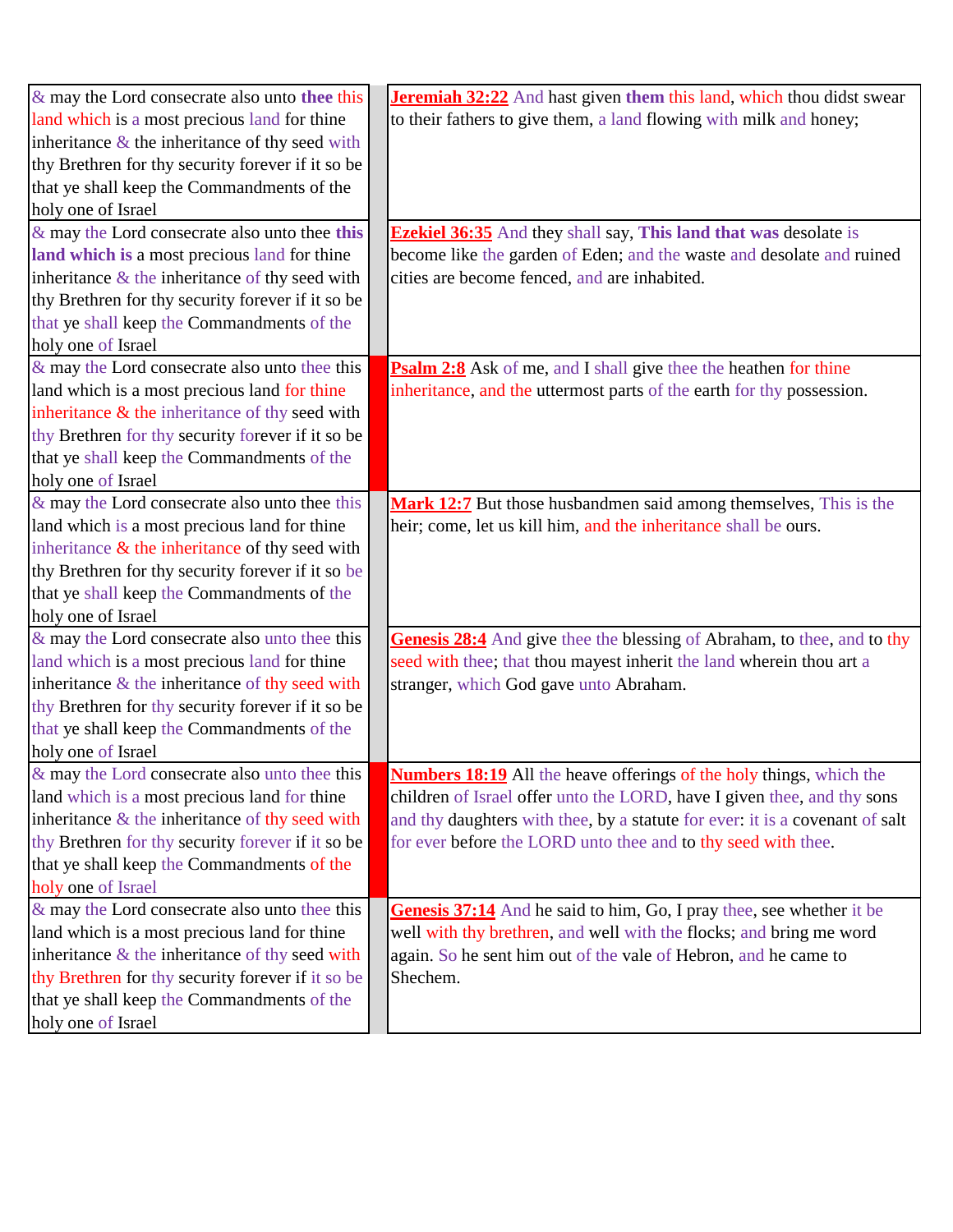| & may the Lord consecrate also unto thee this     | 2 Maccabees 7:29 Fear not this tormentor, but, being worthy of thy               |
|---------------------------------------------------|----------------------------------------------------------------------------------|
| land which is a most precious land for thine      | brethren, take thy death that I may receive thee again in mercy with thy         |
| inheritance & the inheritance of thy seed with    | brethren.                                                                        |
| thy Brethren for thy security forever if it so be |                                                                                  |
| that ye shall keep the Commandments of the        |                                                                                  |
| holy one of Israel                                |                                                                                  |
| & may the Lord consecrate also unto thee this     | Isaiah 66:20 And they shall bring all your brethren for an offering unto         |
| land which is a most precious land for thine      | the LORD out of all nations upon horses, and in chariots, and in litters,        |
| inheritance $\&$ the inheritance of thy seed with | and upon mules, and upon swift beasts, to my holy mountain Jerusalem,            |
| thy Brethren for thy security forever if it so    | saith the LORD, as the children of Israel bring an offering in a clean           |
| be that ye shall keep the Commandments of         | vessel into the house of the LORD.                                               |
| the holy one of Israel                            |                                                                                  |
| & may the Lord consecrate also unto thee this     | 2 Chronicles 28:11 Now hear me therefore, and deliver the captives               |
| land which is a most precious land for thine      | again, which ye have taken captive of your brethren: for the fierce              |
| inheritance $\&$ the inheritance of thy seed with | wrath of the LORD is upon you.                                                   |
| thy Brethren for thy security forever if it so    |                                                                                  |
| be that ye shall keep the Commandments of         |                                                                                  |
| the holy one of Israel                            |                                                                                  |
| & may the Lord consecrate also unto thee this     | <b>1 Chronicles 28:7</b> Moreover I will establish his kingdom for ever, if he   |
| land which is a most precious land for thine      | be constant to do my commandments and my judgments, as at this day.              |
| inheritance $\&$ the inheritance of thy seed with |                                                                                  |
| thy Brethren for thy security forever if it so be |                                                                                  |
| that ye shall keep the Commandments of the        |                                                                                  |
| holy one of Israel                                |                                                                                  |
| & may the Lord consecrate also unto thee this     | <b>Judith 13:20</b> And God turn these things to thee for a perpetual praise, to |
| land which is a most precious land for thine      | visit thee in good things because thou hast not spared thy life for the          |
| inheritance $\&$ the inheritance of thy seed with | affliction of our nation, but hast revenged our ruin, walking a straight         |
| thy Brethren for thy security forever if it so be | way before our God. And all the people said; So be it, so be it.                 |
| that ye shall keep the Commandments of the        |                                                                                  |
| holy one of Israel                                |                                                                                  |
| $\&$ may the Lord consecrate also unto thee this  | <b>Ephesians 4:21</b> If so be that ye have heard him, and have been taught by   |
| land which is a most precious land for thine      | him, as the truth is in Jesus:                                                   |
| inheritance $\&$ the inheritance of thy seed with |                                                                                  |
| thy Brethren for thy security forever if it so be |                                                                                  |
| that ye shall keep the Commandments of the        |                                                                                  |
| holy one of Israel                                |                                                                                  |
| & may the Lord consecrate also unto thee this     | 2 Esdras 14:34 Therefore if so be that ye will subdue your own                   |
| land which is a most precious land for thine      | understanding, and reform your hearts, ye shall be kept alive and after          |
| inheritance $\&$ the inheritance of thy seed with | death ye shall obtain mercy.                                                     |
| thy Brethren for thy security forever if it so be |                                                                                  |
| that ye shall keep the Commandments of the        |                                                                                  |
| holy one of Israel                                |                                                                                  |